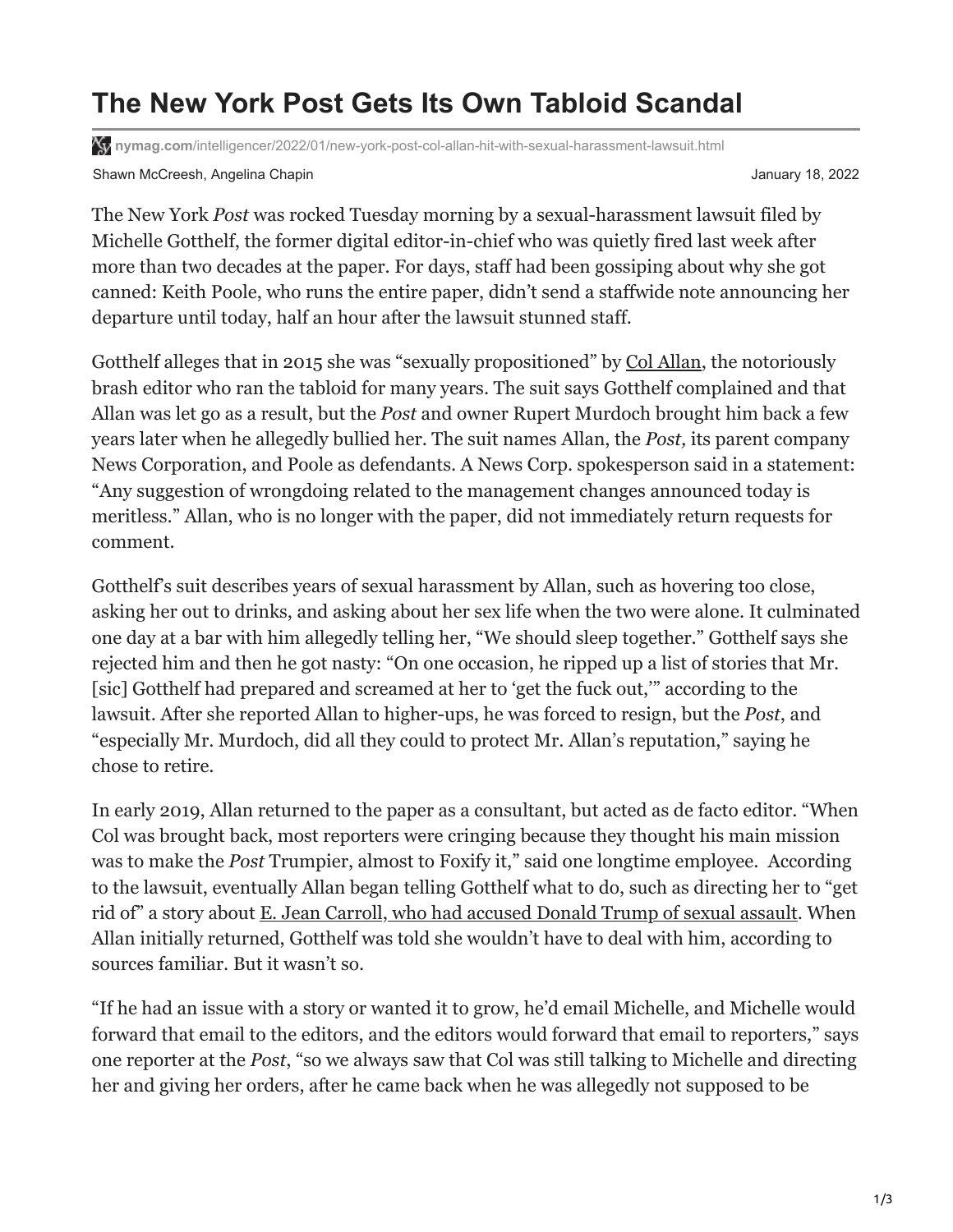directing things to her." An editor at the *Post* said Gotthelf acted as a buffer between staffers and Allan, trying "to keep everybody on task." "Meanwhile, there were a lot of things going on behind the scenes."

There had long been rumors that Allan departed in 2016 because of sexual harassment. "When Col left suddenly, there was a suspicion, but I didn't necessarily know it was about Michelle," says the longtime Postie. Gotthelf had told a few people that Allan had propositioned her, but it was by no means an open secret.

A hard-charging Aussie and longtime Murdoch lieutenant, Allan has a rough reputation. Gotthelf's suit claims he would use words about women such as "skanks" and called one reporter a "sneaky lesbian." A former reporter at the *Post* isn't surprised to hear such claims. "I've heard him make sexist remarks before," she said of Allan. "He made a joke to one of the female editors that women can't drive and I heard it. I saw her face and her reaction was not pleased. I remember hearing it and being disgusted."

A current editor said before they started at the paper, they thought Allan sounded like "a cartoon that had been made up by media outlets like Gawker.com. And then in my brief experience with him, I was like, 'Oh my God, this dude is real, and absolutely belligerent.'"

Luis Rendon, a senior designer who left the *Post* last week, remembers Allan yelling at him in 2019 while he took a private call in an adjacent office with glass doors. He says Allan came in, pointed at him, and said, "I'm right next door here and you're yelling into the wall … Is this your office?" (Rendon shared a recording with *New York*.) When Rendon later tried to apologize, he says Allan pointed at him and said: "Get the fuck out of here. I don't want to see you again." Rendon called him "pure evil and pure malice."

Gotthelf was also a divisive figure, respected and loathed by current and former Posties. "The Eva Braun of city editors," as one longtime employee referred to her, she was a central figure responsible for ramming many of the dodgy Hunter Biden stories into the paper, which made many reporters in the newsroom uncomfortable. Says one: "Just seeing the initials 'MG' pop up in a Gmail from your boss was enough to send shivers down your spine. She ruled the newsroom with an iron fist. It's the classic tale of how bullies bully — she had been bullied by Col all those years, and then bullied her way to the top."

But others were more sympathetic, calling her a decisive, direct boss who championed her staff while doing what was necessary to survive in a tough environment. "She came from a long line of yellers," said one former manager. "I think she was happy to be a woman in charge and needed to put her balls on the table."

One former reporter remembers how the walls in Gotthelf's office were pink — a rare touch of femininity in a "male-centric, super-machismo" workplace. "She had to be terrifying," the former reporter said. "As a woman, she was in an impossible position. Every man there was